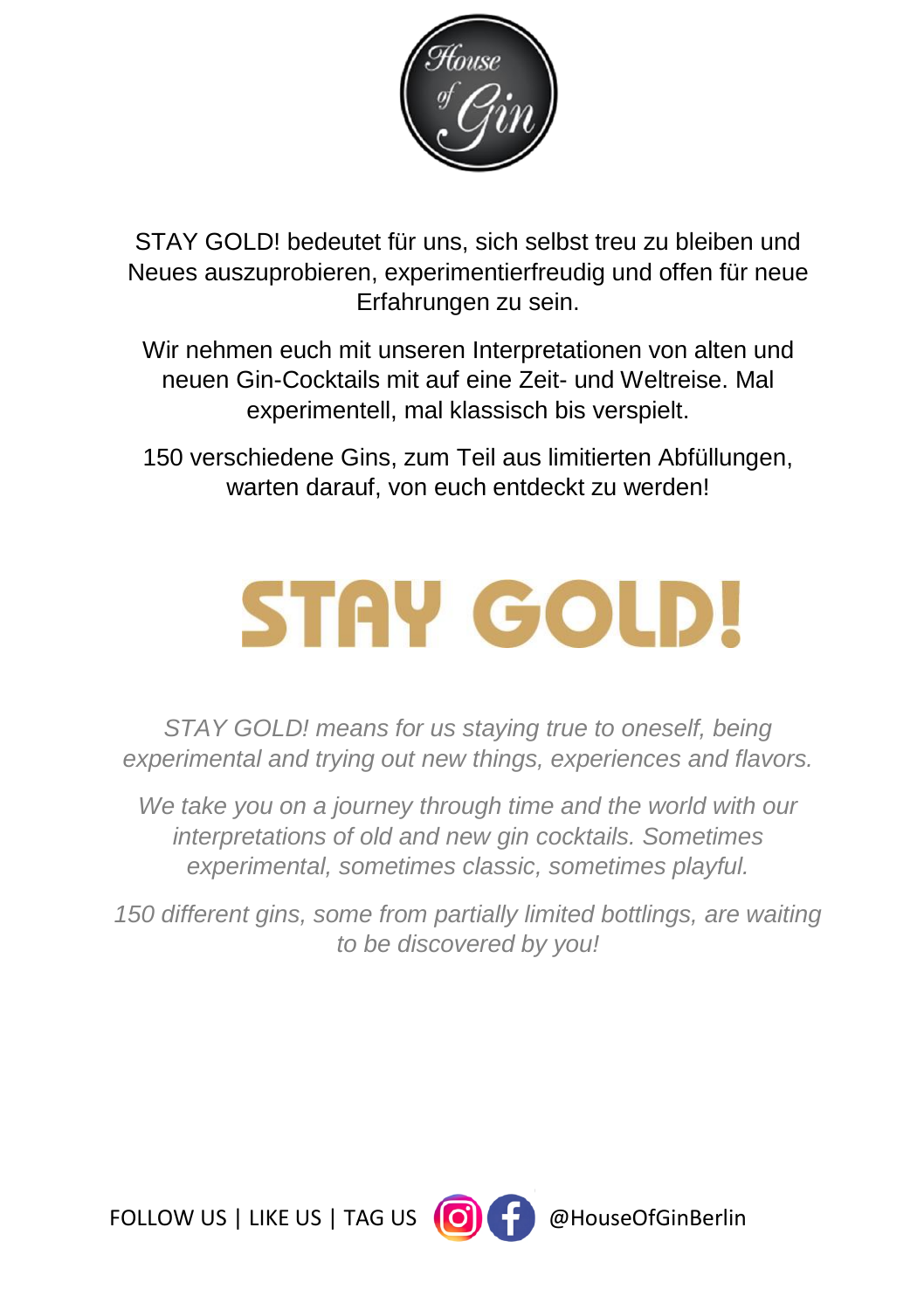

# **Gins by House of Gin**







Hier erhältlich, sprich uns gerne für mehr Infos an an! *Available here, just get in touch with us for more information!*

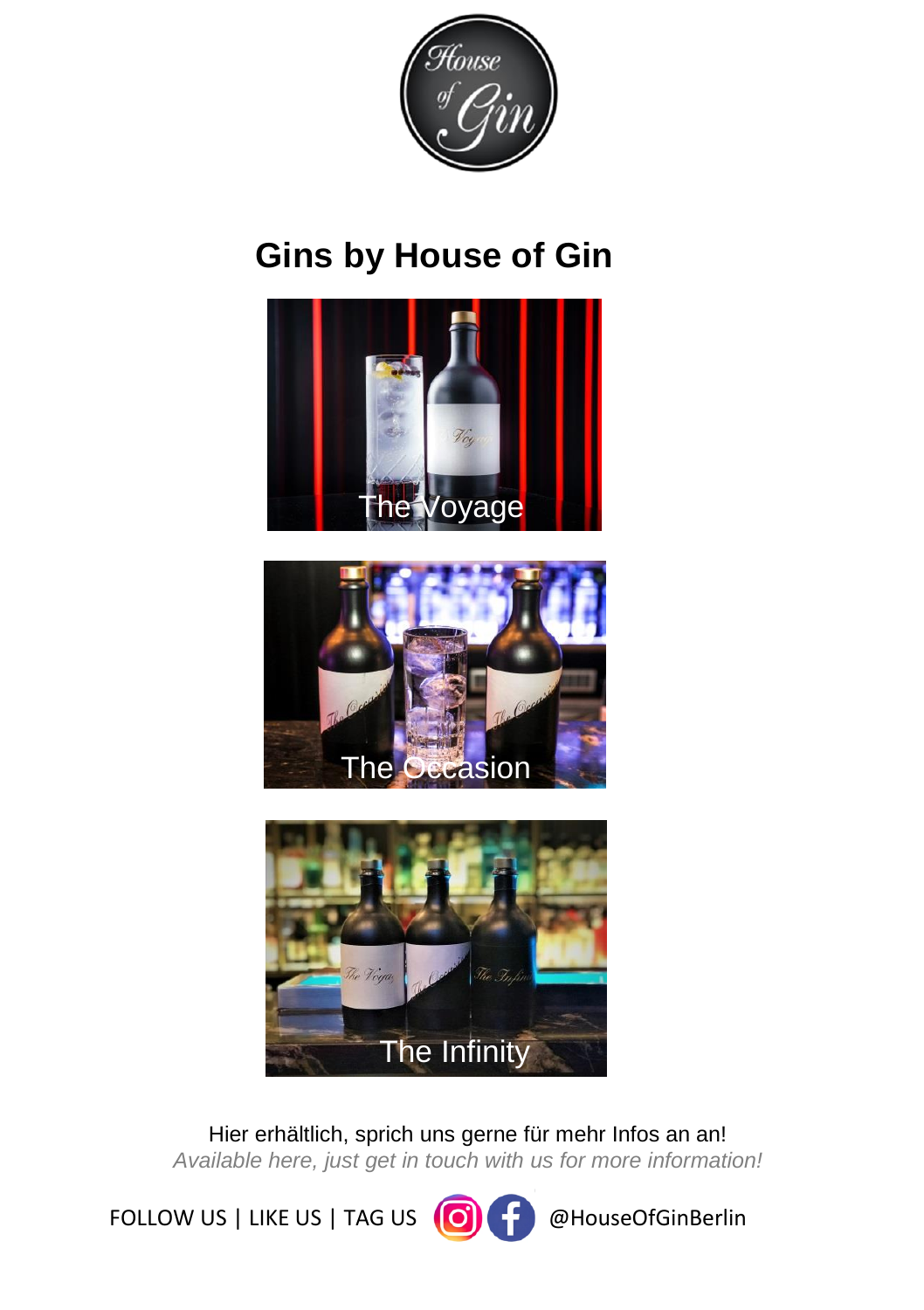

# <span id="page-2-0"></span>**Getränke- & Speisekarte / drinks & food menu**

- [G&T Special Serves »](#page-3-0)
- Alkoholfreie / [non-alcoholic Cocktails »](#page-4-0)
- [House of Gin DNA Cocktails »](#page-5-0)
- Bier / [beer »](#page-7-0)
- Weißwein / [white wine »](#page-7-1)
- Rotwein / [red wine »](#page-8-0)
- Roséwein / [rosé wine »](#page-8-1)
- [Prosecco & Champagne »](#page-8-2)
- [Soft Drinks & Wasser /](#page-9-0) softs and water »
- [Heißgetränke /](#page-9-1) hot drinks »
- [Speisen/](#page-10-0) Food »
- [Zigarren /](#page-17-0) cigars »

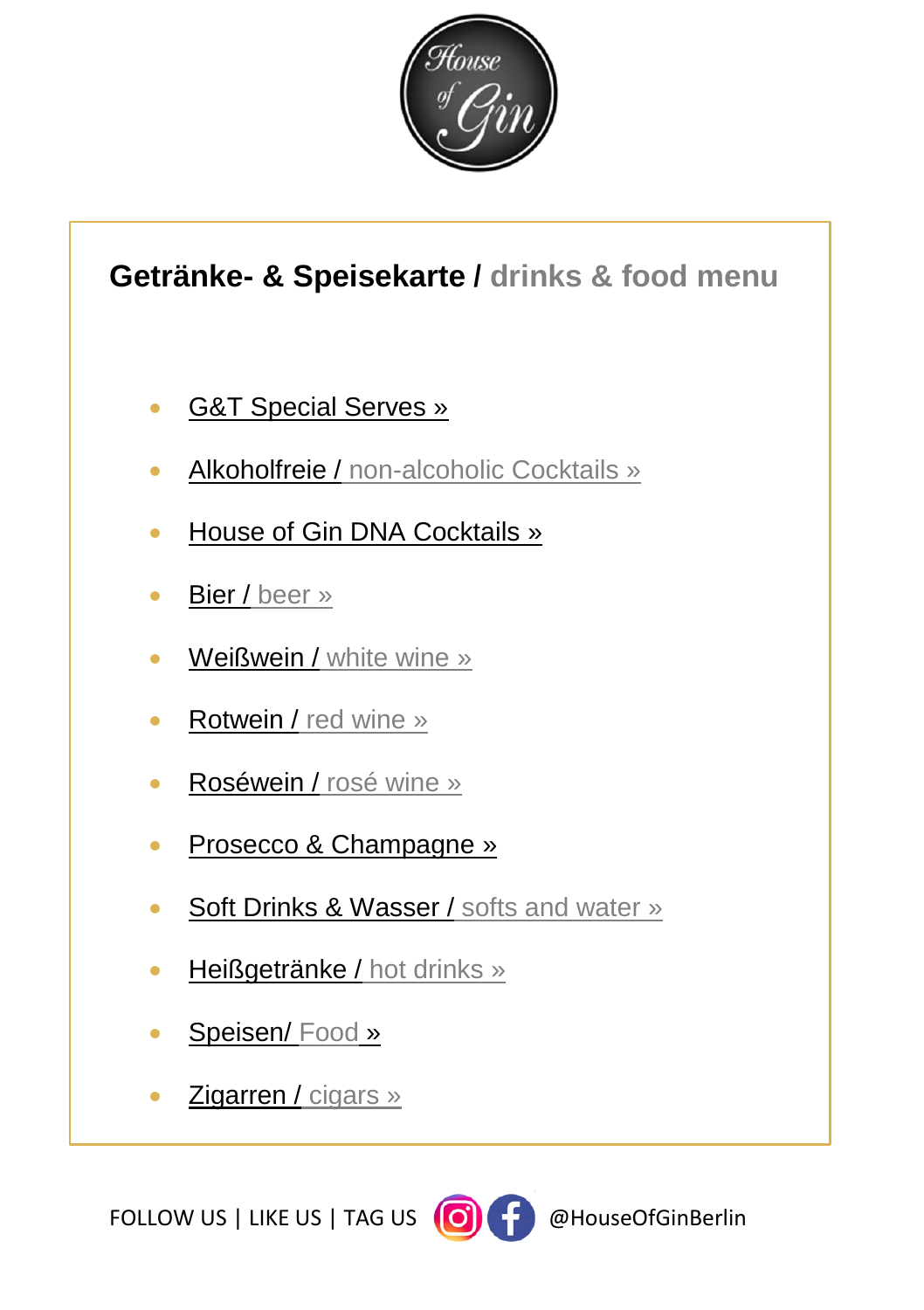

# **G&T Special Serves**

<span id="page-3-0"></span>

| <b>Stay Gold G&amp;T</b><br>Bombay Sapphire Premier Cru, Goldstaub (gold dust),<br>Tonic Water | € 16,00 |
|------------------------------------------------------------------------------------------------|---------|
| The Voyage G&T (classic)<br>The Voyage Gin, Tonic Water                                        | € 14,50 |
| The Occasion G&T (fruity)<br>The Occasion Gin, Tonic Wasser                                    | € 15,00 |
| The Infinity G&T (citrus)<br>The Infinity Gin, Tonic Wasser                                    | € 15,00 |
| <b>Citrus G&amp;T</b><br>Lonewolf Lime & Kaktus, Yuzu, Tonic Water                             | € 15,50 |
| <b>Mediterranean G&amp;T</b><br>Humbold Gin, Rosmarin (rosemary), Tonic Water                  | € 15,50 |
| <b>Herbal G&amp;T</b><br><b>Birds Gin, Tonic Water</b>                                         | € 14,50 |
| <b>Cucumber Szechuan</b><br>Spree Gin, Gurke (cucumber), Szechuan, Tonic Water                 | € 15,50 |
| <b>Purple Haze G&amp;T (CBD)</b><br>Hanse Gin CBD, Butterfly Pea, Tonic Water                  | € 16,50 |

FOLLOW US | LIKE US | TAG US  $\bigodot$   $\bigodot$   $\bigodot$  @HouseOfGinBerlin

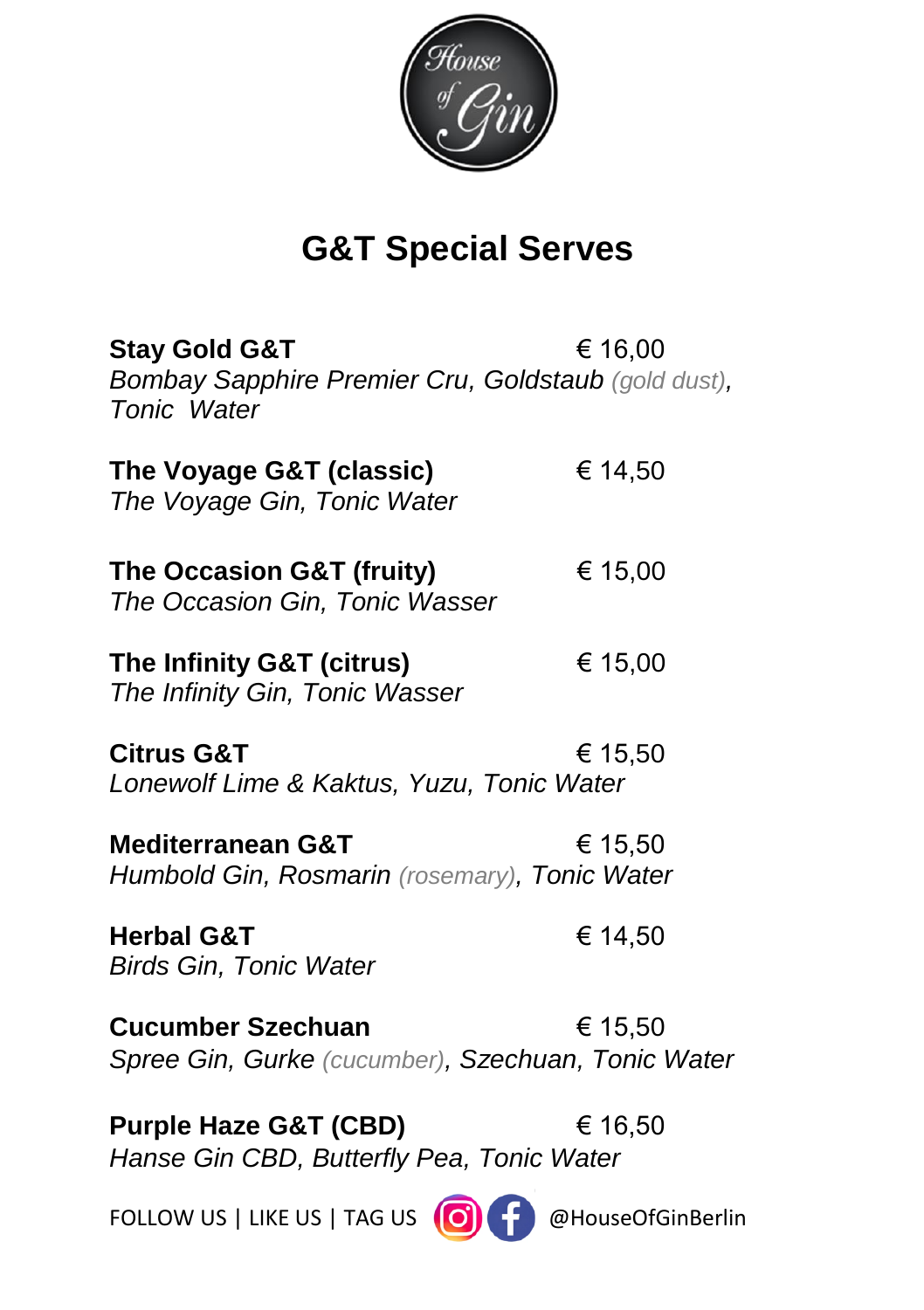

# <span id="page-4-0"></span>**Alkoholfreie / non-alcoholic Cocktails**

**Fruit Flash** € 8,50 *Laori, Maracuja, Himbeere, Limette, Zimt, Ginger Ale Laori, passion fruit, raspberry, lime, cinammon, Ginger Ale*

#### **HOG ICE TEA** € 7,50

*Earl Grey, Zucker, Zitrone, Wasser still Earl Grey, sugar, lemon, water still*

#### **TLGT (TASTES LIKE Gin & Tonic)** € 9,50 *Laori, Tonic Water*

Frag uns gerne nach unseren Gin Tastings, schon ab € 50 pro Person.

Feel free to ask us about our gin tastings, from € 50 per person.



Zurück zur Übersicht / *[back to the overview »](#page-2-0)*

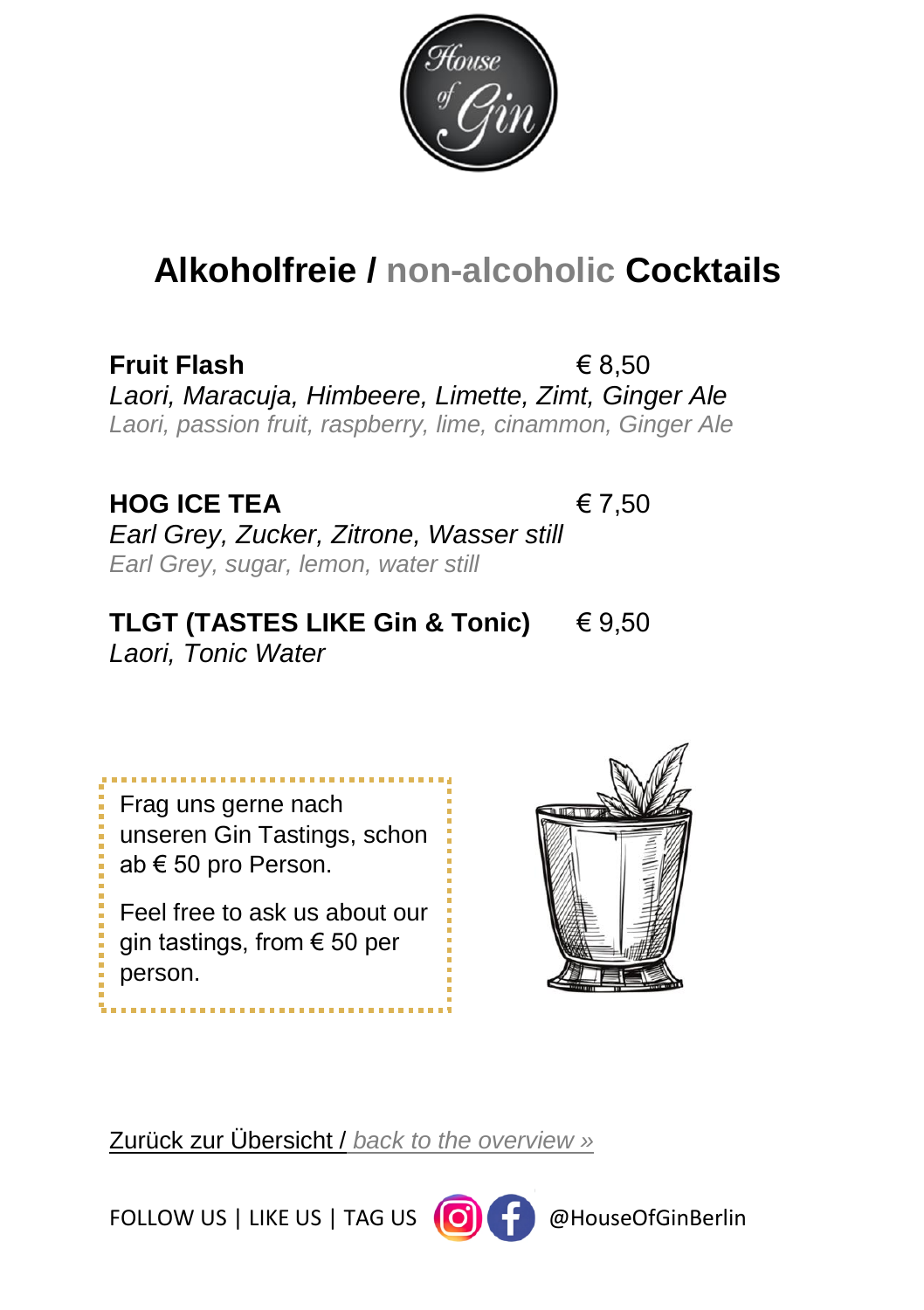

<span id="page-5-0"></span>**HOG Bramble** €13,50 *Humboldt Gin, Himbeere, Vanille, Sweet Orange, Zucker, Limette Humboldt gin, raspberry, vanilla, sweet orange, sugar, lime*

#### **Boar Eyyy!** €16,00 *Boar Gin, Boar Caliber 1844, Johannisbeere, Vanille, Patchouli, Limette, DOM Benedictine*

*Boar gin, Boar Caliber 1844, currant, vanilla, patchouli, lime, DOM Benedictine*

**Lemongrass** €16,00 *Bobby's Gin, Aprikose, Vanille, Zucker, Zitrone,* 

*Suze, Spicy Ginger Bobby's gin, apricot, vanilla, sugar, lemon, Suze, spicy ginger*

**New York Popcorn** € 15,00 *Brooklyn Gin, Popcorn, Tonkabohne, Mandel, Zucker, Zitrone Brooklyn gin, popcorn, tonka bean, almond, sugar, lemon*

**Brutally Finnish** € 14,00 *Kyrö Napue Gin, Italicus, Earl Grey Sirup, Zitrone, Passionsfrucht Kyrö Napue gin, Italicus, Earl Grey syrup, lemon, passion fruit*

Zurück zur Übersicht / *[back to the overview »](#page-2-0)*

FOLLOW US | LIKE US | TAG US  $\left(\bigcirc\right)$  |  $\bigcirc$  @HouseOfGinBerlin



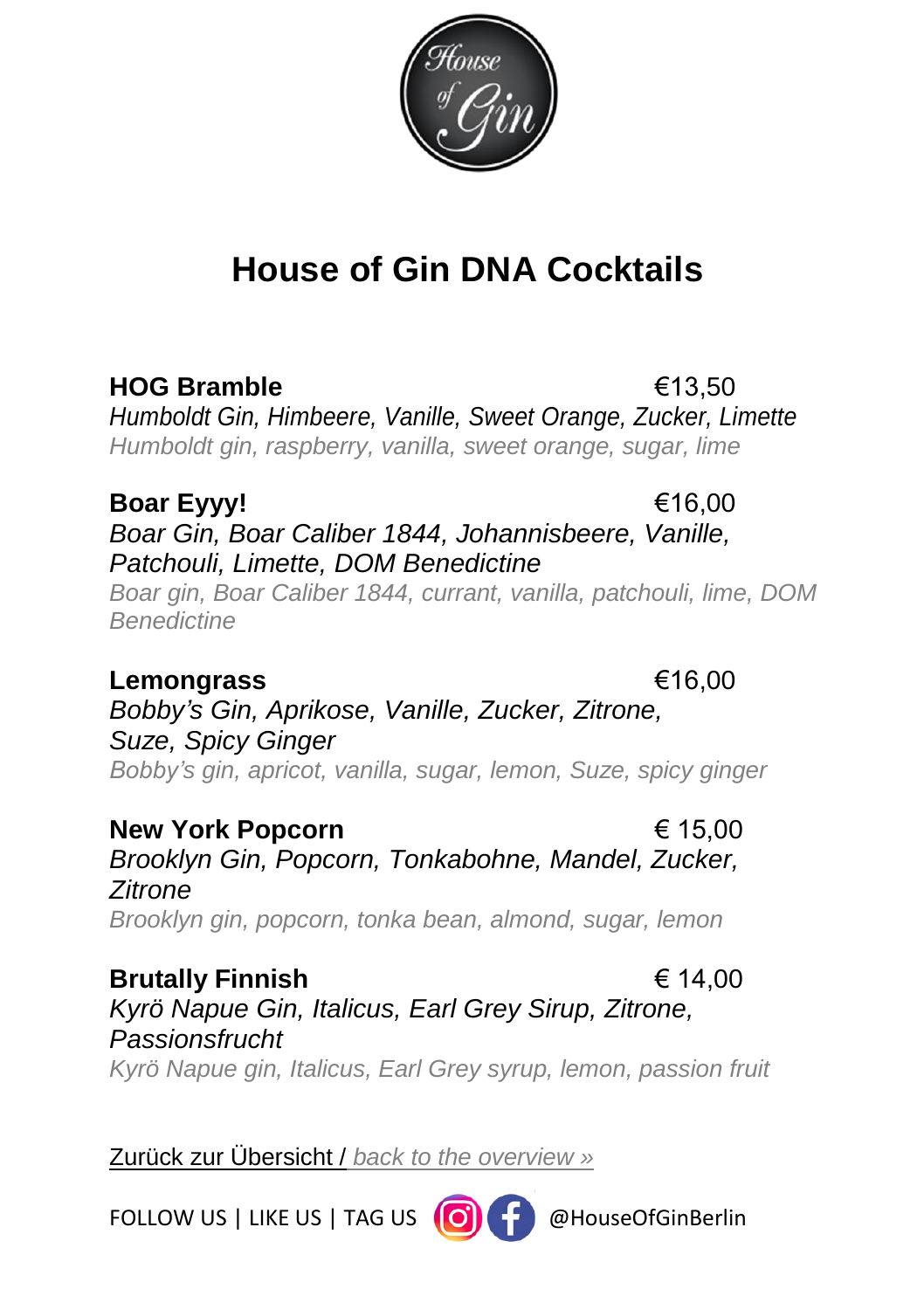

**Manila Mango Buck** € 13,50 *Kukmirn-Pfefferminz Gin, Mango, Orange, Curry, Spicy Ginger Kukmirn peppermint gin, mango, orange, curry, spicy ginger*

**Blurry Illusion (CBD)** € 17,00 *Elephant Gin, CBD, Kaktusfeige, Zitronengras, Vetiver, Zucker, Limette Elephant gin, CBD, prickly pear, lemongrass, Vetiver, sugar, lime*

### **Cocktail of the Day** € 13,50



Zurück zur Übersicht / *[back to the overview »](#page-2-0)*

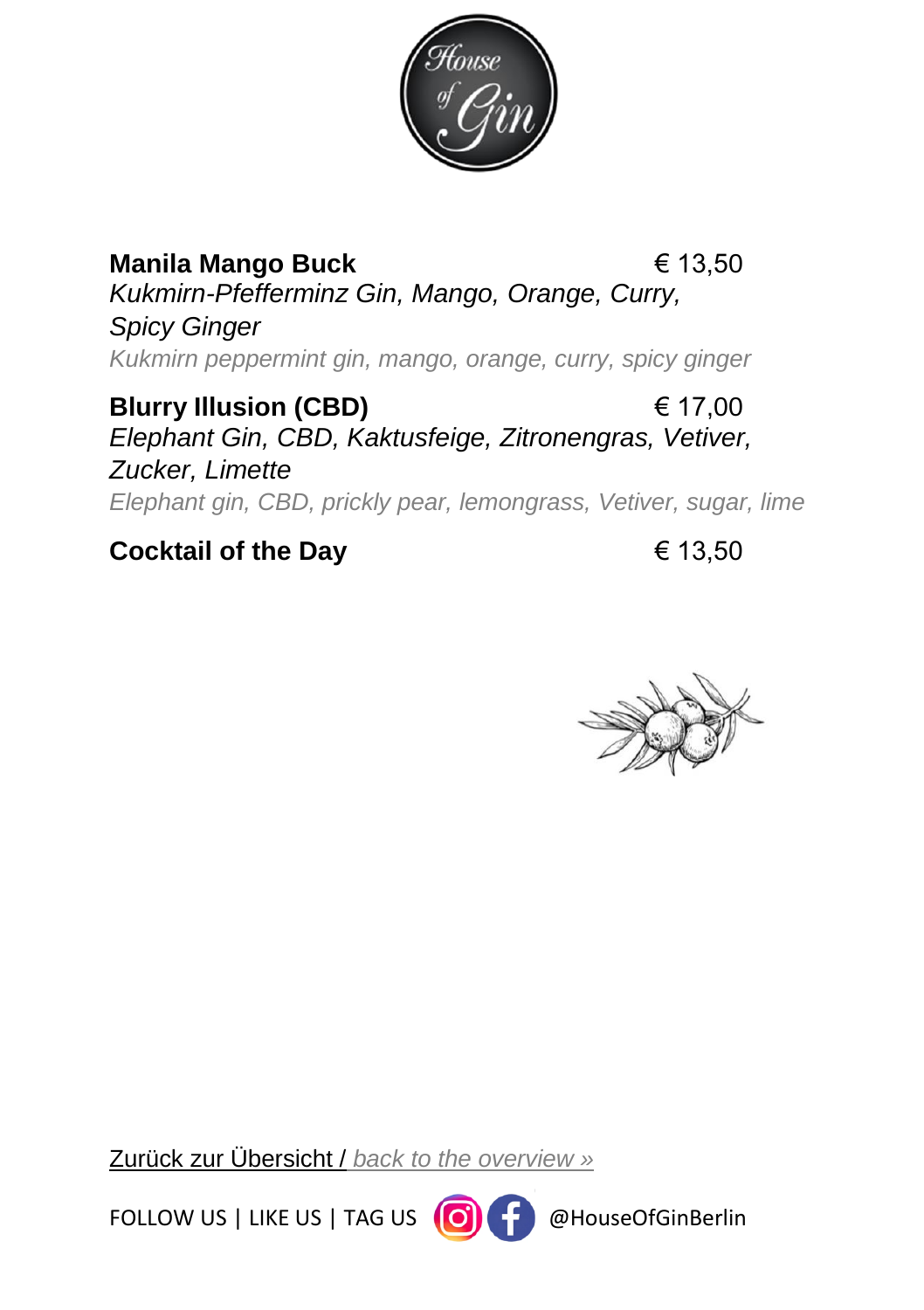

<span id="page-7-0"></span>**Bier / beer** Berliner Pilsner 0,33l € 5,60 BRLO Berliner Weisse 0,33l € 5,60 BRLO Helles  $0.33 \times 5.60$ BRLO Pale Ale  $0,33l \in 6,00$ BRLO NAKED  $0.331 \in 5.60$ (alkoholfrei/non-alcoholic)

# **Weißwein / white wine**

<span id="page-7-1"></span>

| Josef Ambs – Herz Uber Kopf          | $0,21 \in 8,50$ |
|--------------------------------------|-----------------|
| Müller – Thurgau, Kaiserstuhl, Baden |                 |

| Krämer – Straight            | $0,2$ l € 9,50 |
|------------------------------|----------------|
| Sauvignon Blanc, Rheinhessen |                |

Zurück zur Übersicht / *[back to the overview »](#page-2-0)*

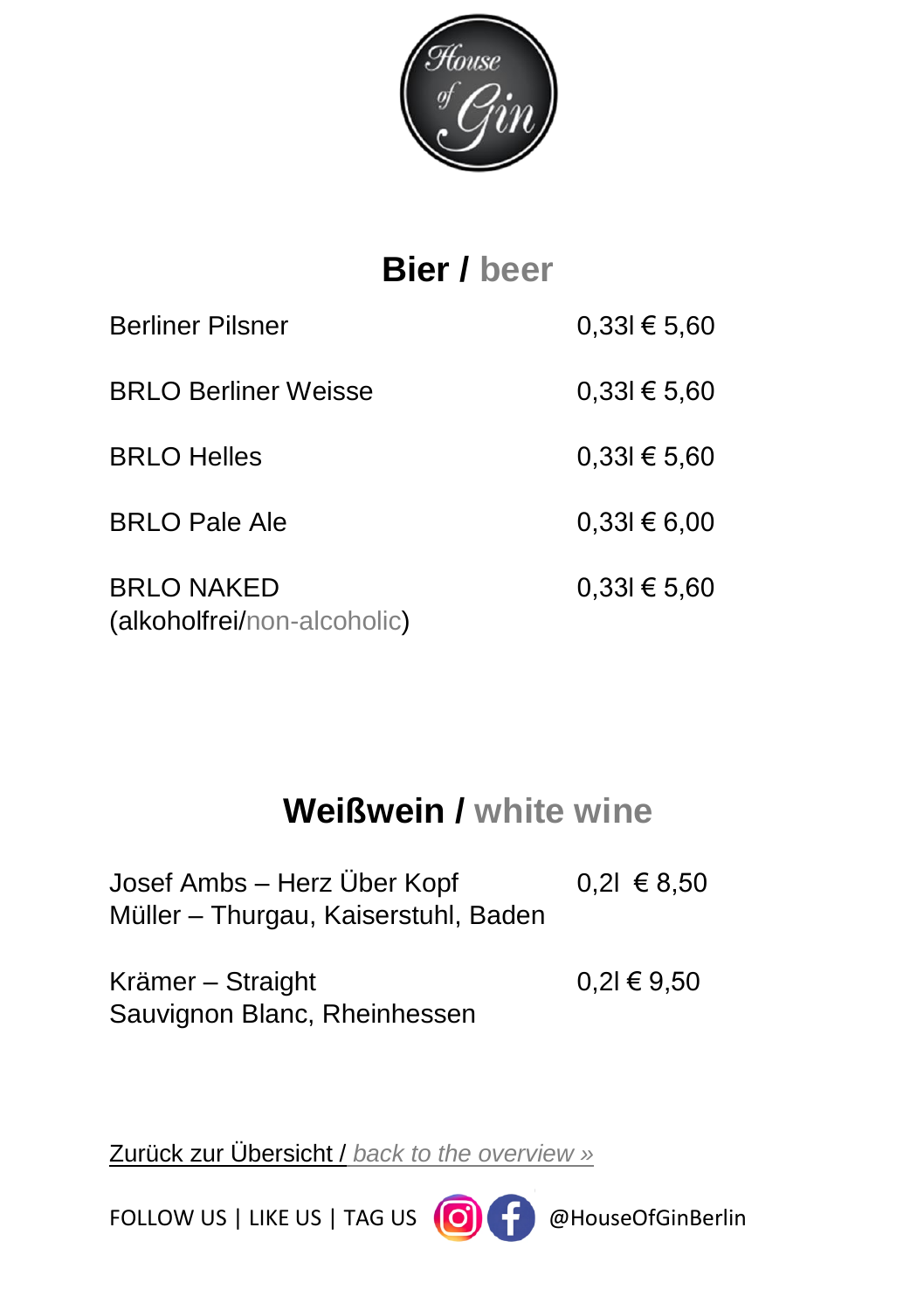

# **Rotwein / red wine**

<span id="page-8-0"></span>Krämer – Red Stuff  $0.2 \in 10.50$ Cabernet Sauvignon & Spätburgunder, Rheinhessen

Château le Boscq  $0,2l \in 16,00$ Cru Bourgeois, Médoc

# **Roséwein / rosé wine**

<span id="page-8-1"></span>Josef Ambs – Herz über Kopf 0,2l € 8,50 Spätburgunder, Kaiserstuhl, Baden

# **Prosecco & Champagne**

<span id="page-8-2"></span>

| Trenz Riesling, Brut Urgestein | $0,11 \in 8,50$  |
|--------------------------------|------------------|
| Winzersekt, Rheingau           | $0.71 \in 55,00$ |
| <b>Champagne Pommery</b>       | $0,11 \in 15,00$ |
| <b>Blanc de Noir</b>           | $0,71 \in 95,00$ |

Zurück zur Übersicht / *[back to the overview »](#page-2-0)*

FOLLOW US | LIKE US | TAG US (O) | Perfollow US | LIKE US | TAG US (O) | Perfollow

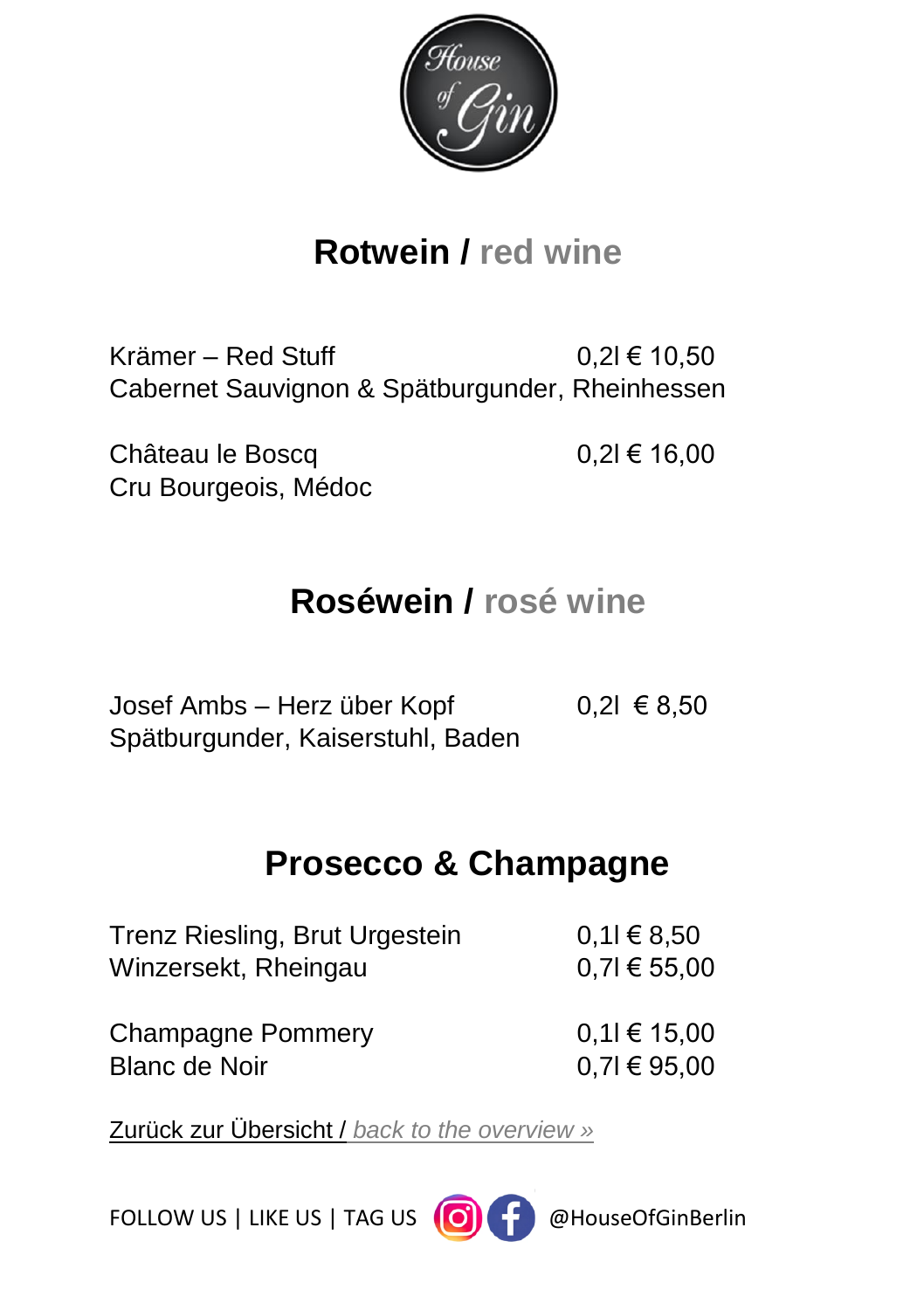

# <span id="page-9-0"></span>**Soft Drinks & Wasser / softs and water**

| Coca-Cola / Zero                                       | $0,21 \in 4,50$                      |  |
|--------------------------------------------------------|--------------------------------------|--|
| <b>Sprite</b>                                          | $0,21 \in 4,50$                      |  |
| Thomas Henry Ginger Ale / Bitter Lemon $0,2l \in 4,50$ |                                      |  |
| <b>SELTERS Classic   Naturell</b>                      | $0,251 \in 3,50$<br>$0,751 \in 8,50$ |  |

# **Heißgetränke / hot drinks**

<span id="page-9-1"></span>

| Kaffee/coffee   | € 5,00 |
|-----------------|--------|
| Cappuccino      | € 5.50 |
| <b>Espresso</b> | € 4,50 |

Zurück zur Übersicht / *[back to the overview »](#page-2-0)*

FOLLOW US | LIKE US | TAG US  $\bigodot$   $\bigodot$   $\bigodot$  @HouseOfGinBerlin

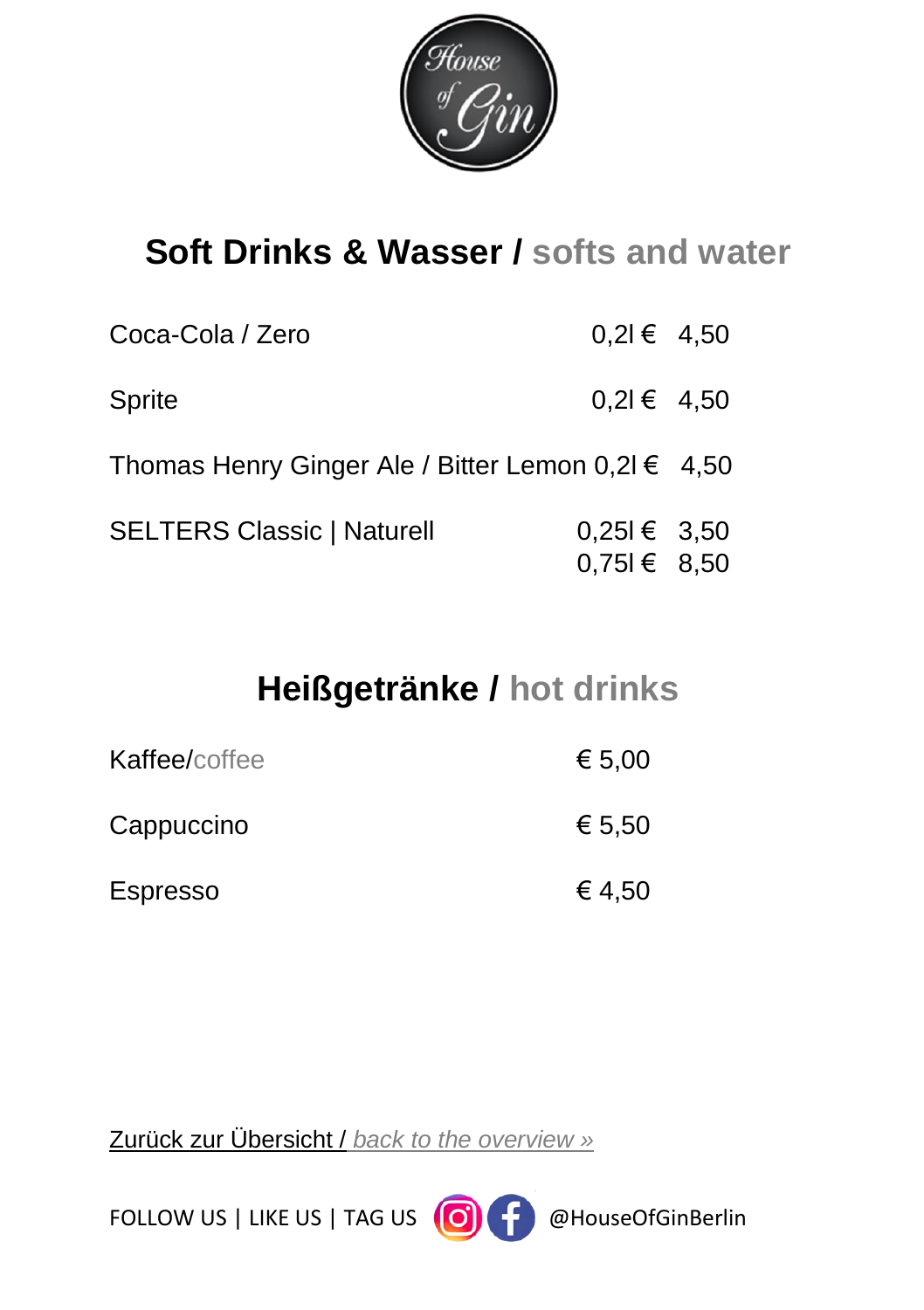

# **Vorspeisen / starters**

<span id="page-10-0"></span>**Gebackene Aubergine, Rote Bete, Meerettich**

*baked eggplant, beetroot, horseradish*

€ 9

#### **Caesar Salad**

Romanasalat, Kapernbeeren, Garnelen, Parmesan, Oliven, rote Zwiebel

*Romaine lettuce, caper berries, prawns, parmesan, olives, red onion*

€ 16 mit Putenbrust / *with turkey breast* € 19

mit Garnelen */ with shrimps*

#### € 22

#### **Gemischter Blattsalat**

# Gurke, Radieschen, Tomaten, gebratene Putenbrust

*mixed leaf salad cucumber, radish, tomato, roast turkey breast* € 17

Zurück zur Übersicht / *[back to the overview »](#page-2-0)*

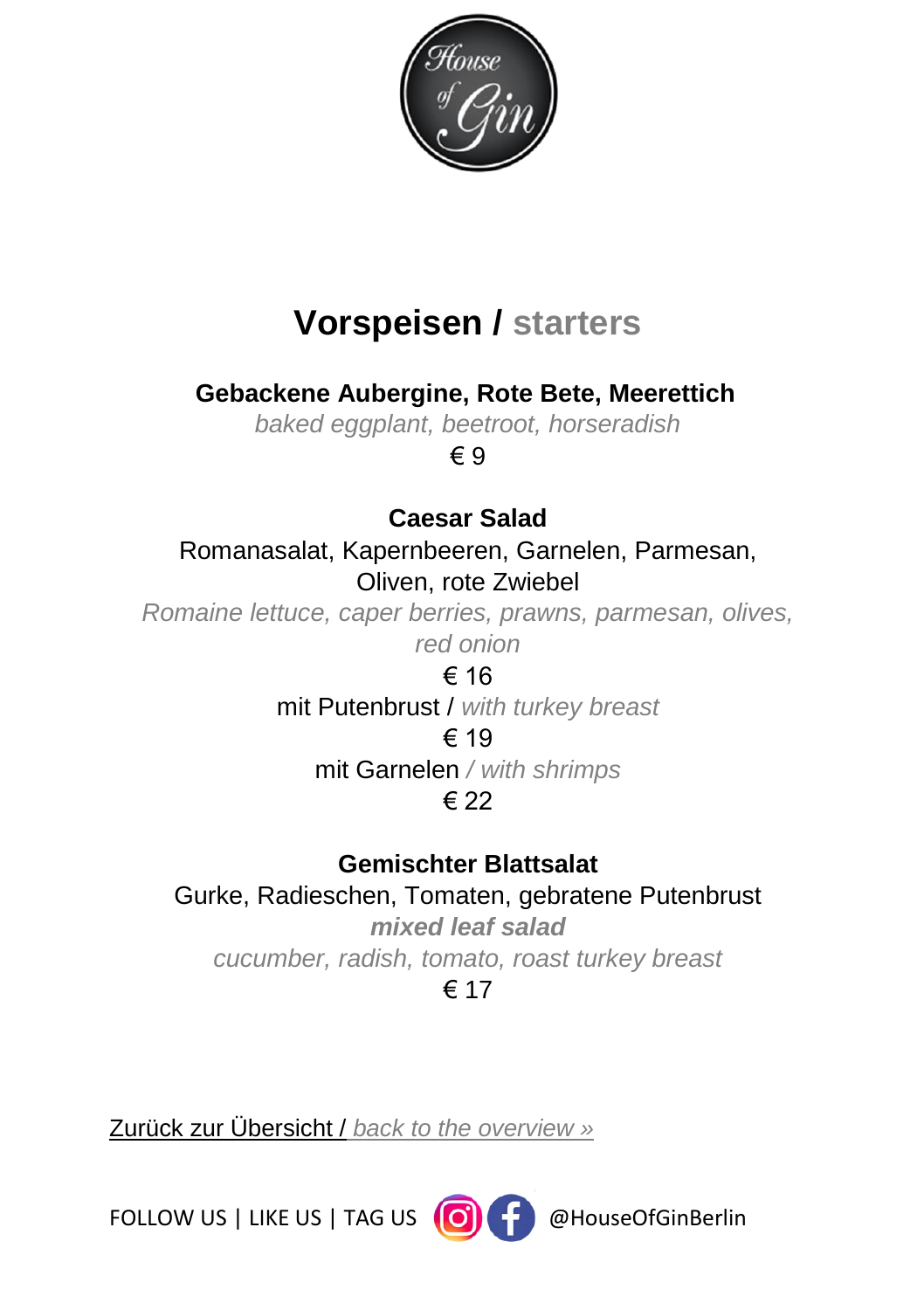

# **Suppen / soups**

#### **Tomatensuppe**

Basilikum, Tomaten-Mozzarella-Salat

*tomato soup basil, tomato-mozzarella salad* € 12

# **Hauptgänge / main courses**

**Wiener Schnitzel**

Kartoffel-Gurkensalat, gemischter Blattsalat, Kapern, Sardelle *potato cucumber salad, mixed leaf lettuce, capers, anchovy* € 28

**Catch of the Day (180g Fischfilet /** *180 g fish fillet***)** Selleriepüree, grüner Spargel, confierte Tomaten, Petersilien, Portweinschaum

*celery puree, green asparagus, tomato confit, parsley, port wine foam*

€ 29

**Clubsandwich** Hähnchenbrust, Bacon, Salat, Spiegelei, Gurke, Tomate und Pommes

*chicken breast, bacon, lettuce, fried egg, cucumber, tomato and fries*

€ 23

Zurück zur Übersicht / *[back to the overview »](#page-2-0)*

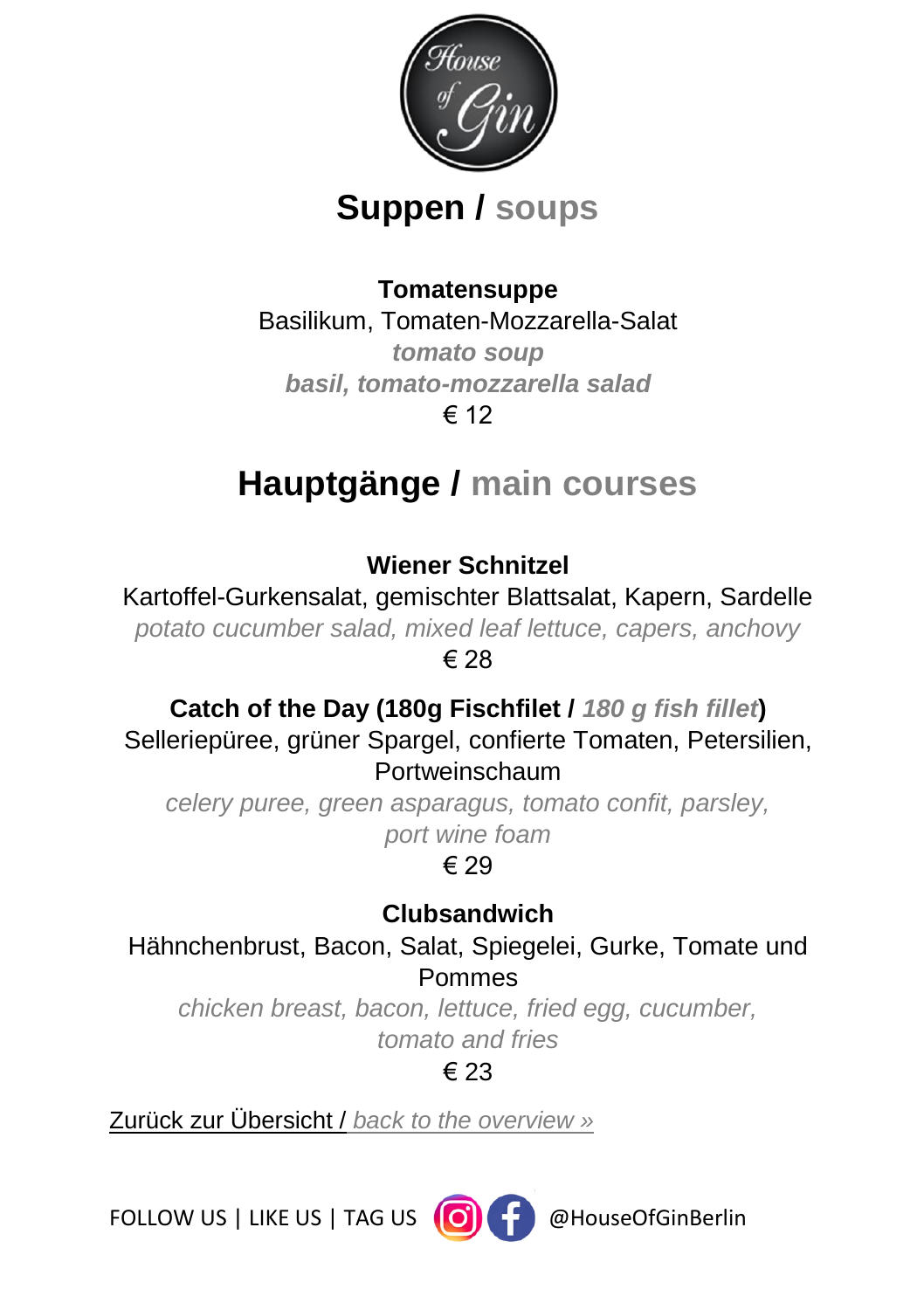

#### **Beef Burger**

Cheddar Käse, Gewürzgurken-Relish, rote Zwiebelmarmelade, Salat, Tomate, Karfoffelecken

*Cheddar cheese, pickle relish, red onion marmalade, lettuce, tomato, potato wedges*

€ 25

#### **Linguine**

Lachs, Cherry Tomaten, Rucola in Olivenöl geschwenkt

*salmon, cherry tomatoes, rocket tossed in olive oil*

 $\epsilon$  20

### **Kartoffel (vegan)**

Liebstöckel, Kaiserschoten, Apfel, Baby Leaf *Potato (vegan) lovage, snow peas, apple, baby leaf* € 24

# **Dessert**

**Küchlein (vegan)** 

Johannisbeer-Nuss Küchlein, Hibiskus Gel, Johannisbeere-Hibiskus Sorbet

*small cake (vegan) currant-nut cakes, hibiscus gel, currant-hibiscus sorbet* € 12

Zurück zur Übersicht / *[back to the overview »](#page-2-0)*

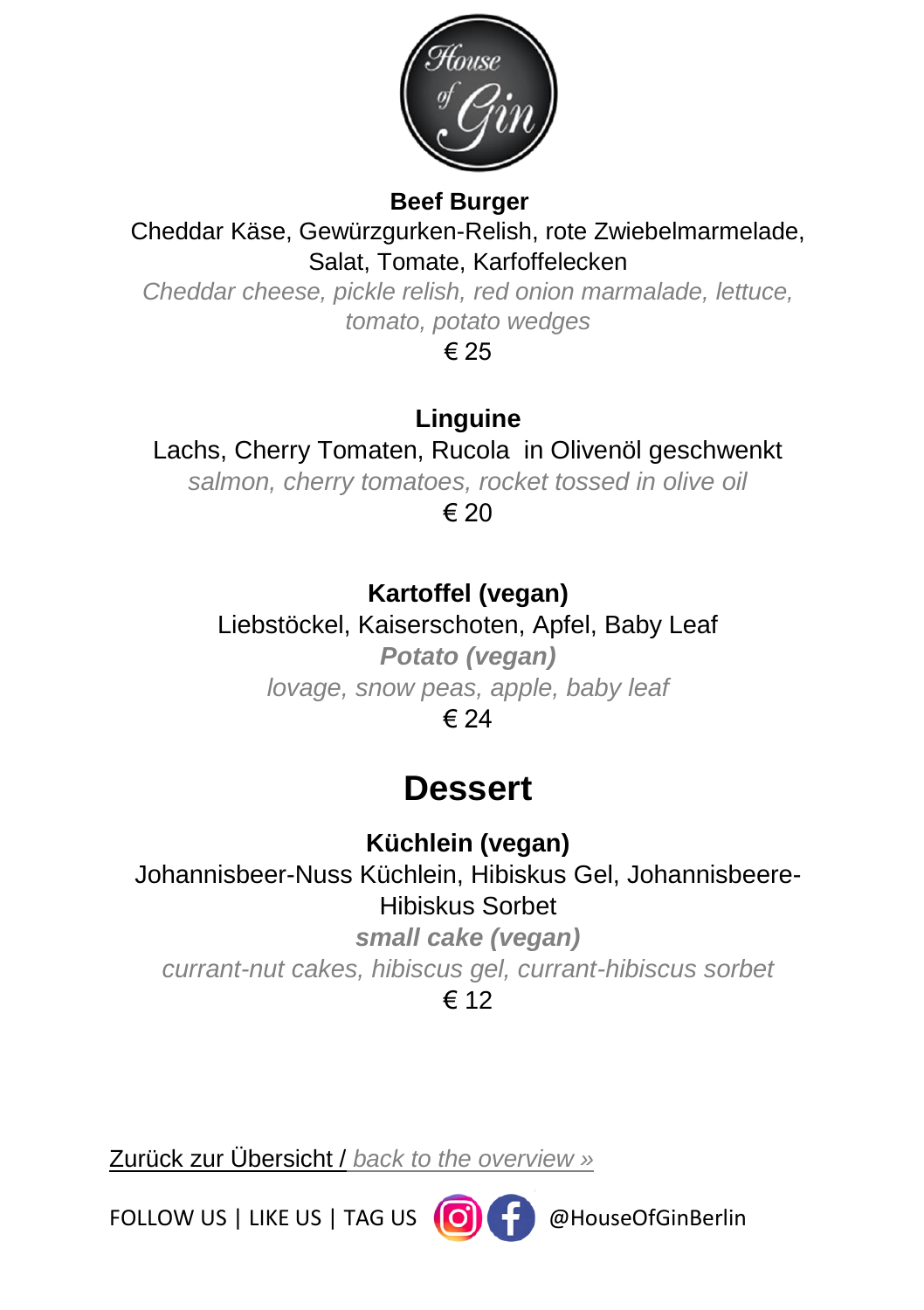

#### **Zartbitter-Schokolade**

Pecannuss Brownie, Schokoladen Creme, Kaffee Gelee, Schokolade-Kaffee Eis

*bittersweet chocolate*

*pecan brownie, chocolate cream, coffee jelly, chocolate-coffee* 

*ice cream*

€ 12

#### **Fritz Blomeyer Käseauswahl**

Geräucherte Mandeln, Feigensenf, Beeren 3 Sorten 15 € 5 Sorten 21 € *Fritz Blomeyer cheese selection smoked almonds, fig mustard, berries 3 varieties 15 €* 

*5 varieties 21 €*

Zurück zur Übersicht / *[back to the overview »](#page-2-0)*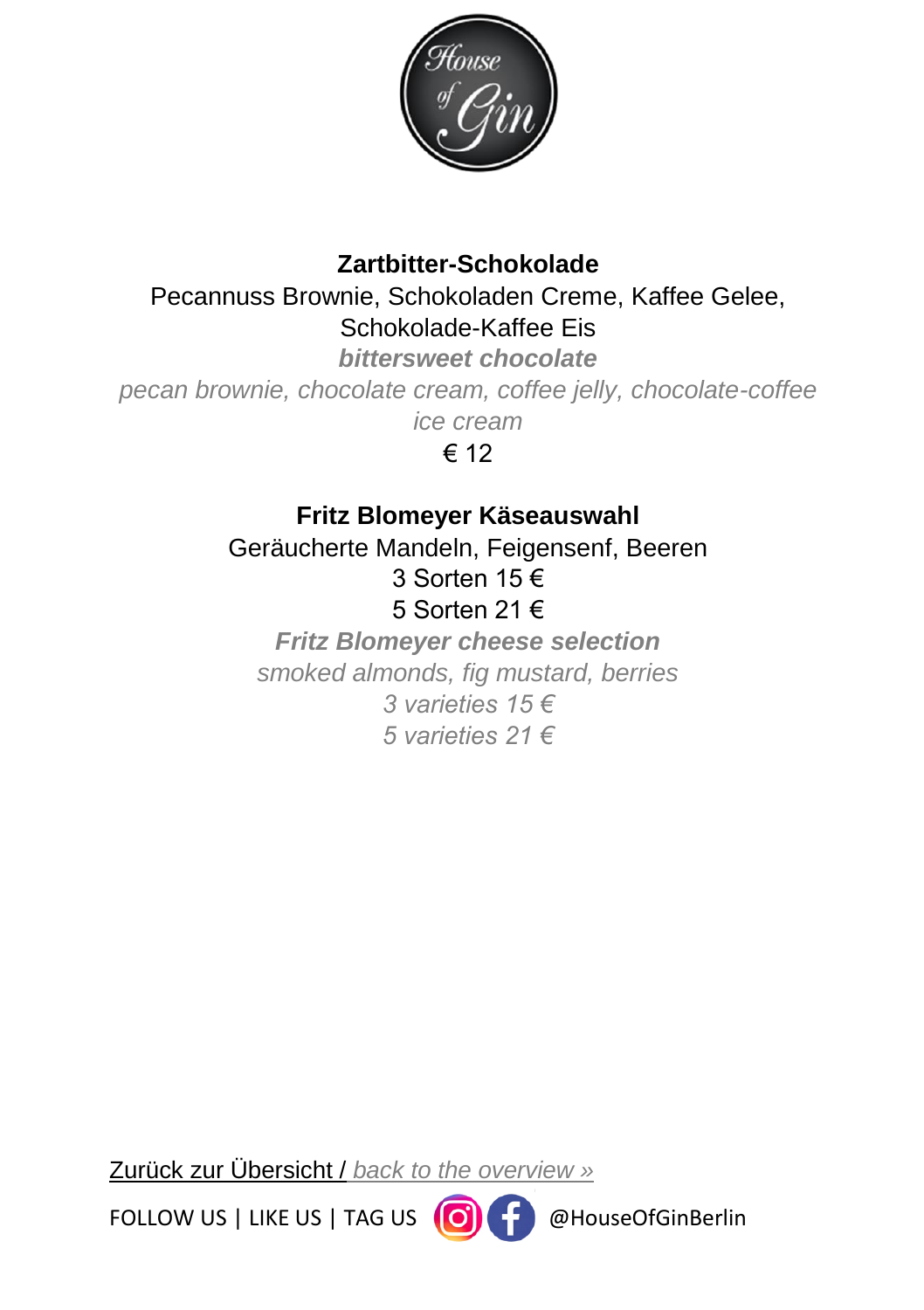

#### Kleines "Appetitchen" verspürt? Wir bieten unseren Gästen mehr als Cracker und Salzstangen. Lasst Euch von unseren Snacks überraschen.

*We offer our guests more than crackers and pretzel sticks. Let yourself be surprised by our snacks.*

# **Bar Food**

#### **Tatar vom Dry Aged Simmentaler Rinderfilet** € 14 Rote Bete, Pommery Senf, Sardellen, Senfsaat, Schwarzbrot (50 g) *Dry Aged Simmental beef fillet tartare*

*beetroot, Pommery mustard, anchovies, mustard seed, brown bread (50 g)*

**Kalb und Thunfisch** € 19 Kapern, Schnittlauch, Baby Leafsalat *Veal and tuna Capers, chives, baby leaf lettuce*

Zurück zur Übersicht / *[back to the overview »](#page-2-0)*

FOLLOW US | LIKE US | TAG US (O) | Perfollow US | LIKE US | TAG US (O) | Perfollow

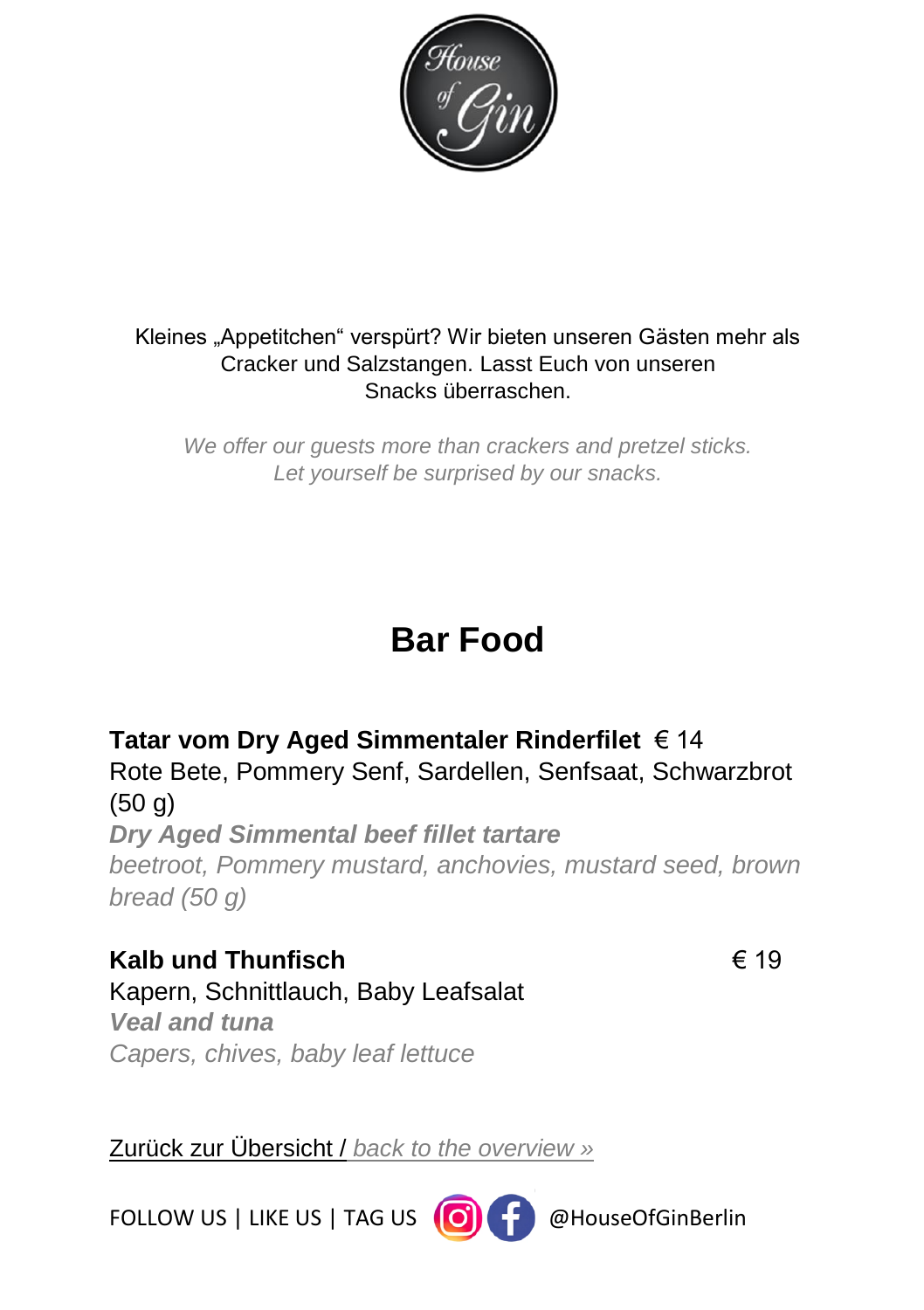

| H.O.G's Currywurst vom Saalower Kräuterschwein<br>mit Apfelcurrysauce                                                             |                   |
|-----------------------------------------------------------------------------------------------------------------------------------|-------------------|
| Wahl aus Purple Curry, Anapurna Curry oder Goa Curry<br><b>H.O.G's currywurst from Saalow herb pork with</b><br>apple curry sauce |                   |
| choice of Purple Curry, Anapurna Curry or Goa Curry<br>mit Pommes/ with fries<br>mit Brot/ with bread                             | € 10,50<br>€ 8,50 |
| <b>US Flanksteak 200gr</b><br>Süßkartoffel, wilder Brokkoli, Portwein<br>Sweet potato, wild broccoli, port wine                   | €40               |
| Trüffel Pommes<br>Wasabi Dip & Trüffel Mayonnaise<br><b>Truffle fries</b><br>wasabi dip & truffle mayonnaise                      | € 13,50           |
|                                                                                                                                   |                   |

Zurück zur Übersicht / *[back to the overview »](#page-2-0)*

FOLLOW US | LIKE US | TAG US  $\bigodot$   $\bigodot$   $\bigodot$  @HouseOfGinBerlin

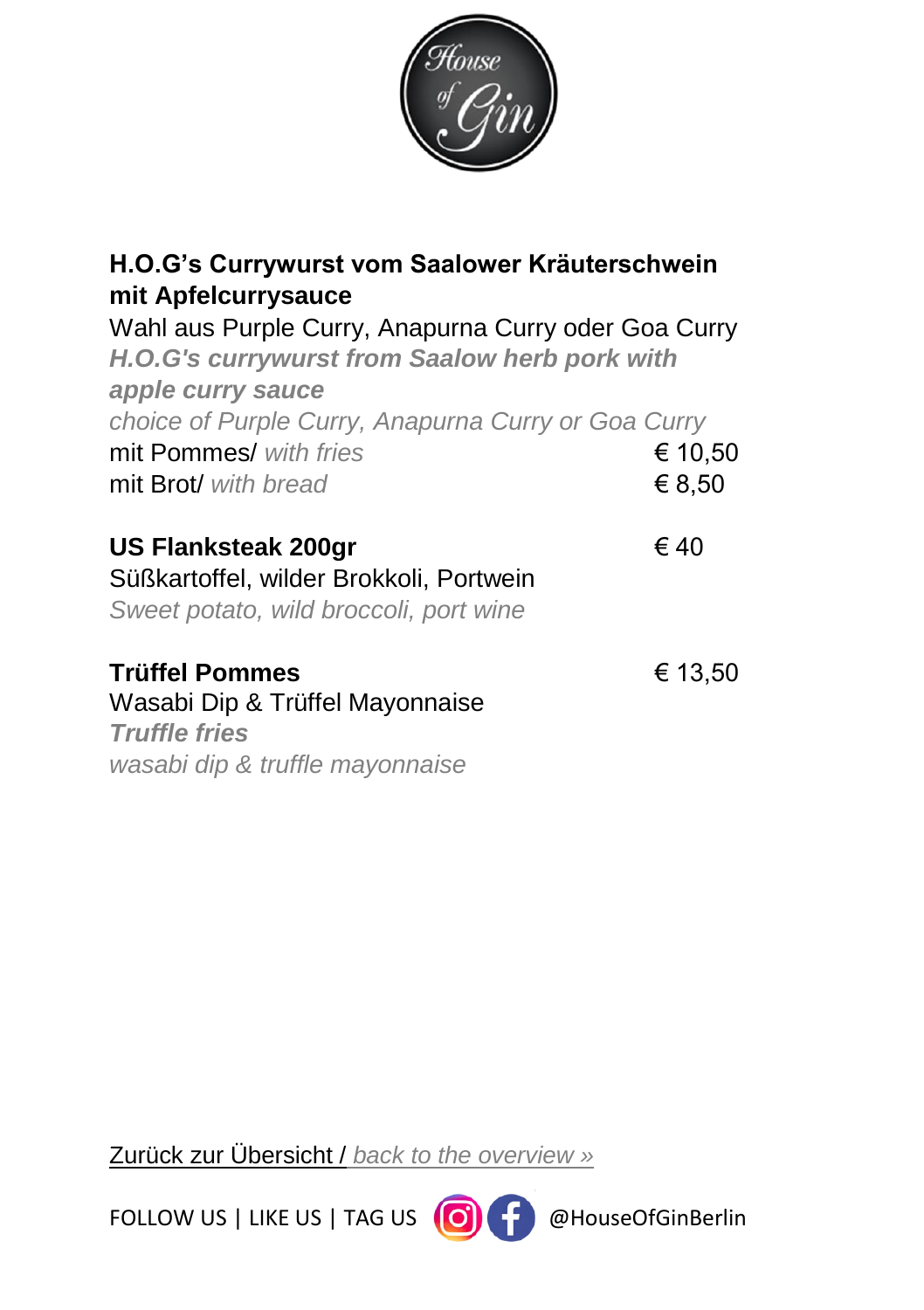

*Für ein wahres Geschmackserlebnis zu später Stunde – kleine Knabbereien zum Cocktail nach 22.30 Uhr.*

*For a true taste experience at a late hour – small nibbles with your cocktail after 10.30 p.m.*

**Gegrilltes Gemüse, eingelegtes Gemüse** € 5,50 *grilled vegetables, pickled vegetables*

**80g Kalamata Oliven** € 4,20 mariniert mit Schnittlauch und Petersilie und Zitronenpfeffer *80g Kalamata olives marinated with chives and parsley and lemon pepper*

**80g Nocellara Oliven** € 4,20 mariniert mit Knoblauch und Roter Zwiebel *80g Nocellara olives marinated with garlic and red onion*

**80g Flanksteak aus der Wacholder Citrus** € 13,50 **Baize mit Chips und Cocktailsauce**

*80g flank steak from the juniper Citrus Baize with chips and cocktail sauce*

Zurück zur Übersicht / *[back to the overview »](#page-2-0)*

FOLLOW US | LIKE US | TAG US  $\left(\bigcirc\right)$   $\left(\bigcirc\right)$  @HouseOfGinBerlin

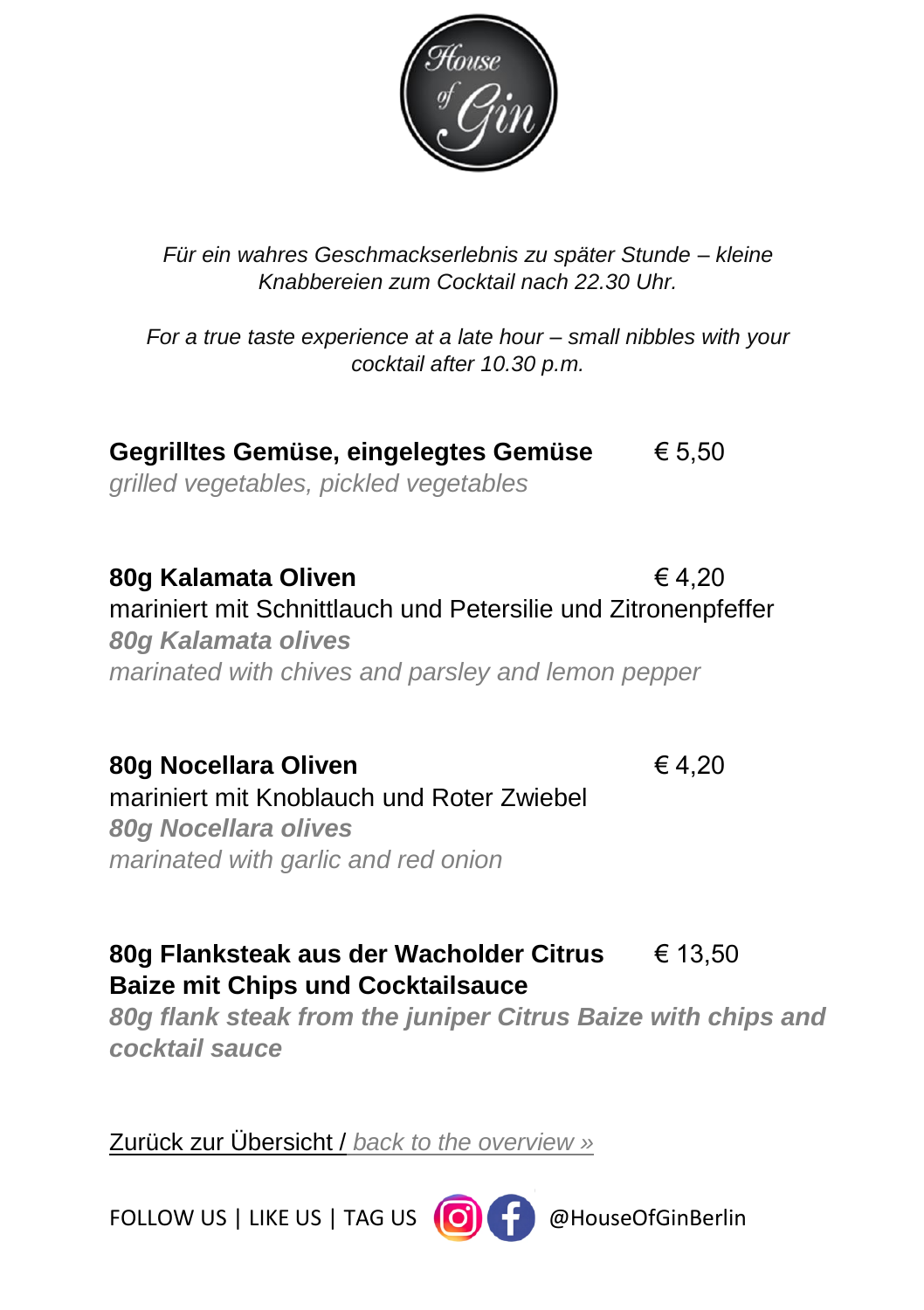

# **Zigarren / cigars**

<span id="page-17-0"></span>

| <b>Villiger Do Brasil</b>                                                                                                                             | Brasilien | € 11,80 |
|-------------------------------------------------------------------------------------------------------------------------------------------------------|-----------|---------|
| Mittelkräftig/medium strong<br>٠<br>$\cdot$ 60 Min.<br>• Erdig, kräftige Aromen, Schokolade und Kaffee<br>Earthy, strong aromas, chocolate and coffee |           |         |
| <b>Flor de Selva Egoista</b> Honduras                                                                                                                 |           | € 10,50 |
| Mittelkräftig/medium strong<br>$\bullet$<br>50 Min.<br>Holz, Leder, Kakao/ wood, leather, cocoa<br>$\bullet$                                          |           |         |
| Partagas Serie D No. 4 Kuba                                                                                                                           |           | € 16,00 |
| Mittelkräftig/medium strong<br>٠<br>60 Min.<br>Röstaromen, nussig, erdig/ roasted aromas, nutty, earthy<br>$\bullet$                                  |           |         |
| H.Upmann Half Corona Kuba                                                                                                                             |           | € 6,70  |
| Leicht-Mittel/light-medium<br>20 Min.<br>$\bullet$                                                                                                    |           |         |

• *Dezente Würze, Honigsüße, Kakao/ subtle spice, honey sweetness, cocoa*

#### Zurück zur Übersicht / *[back to the overview »](#page-2-0)*